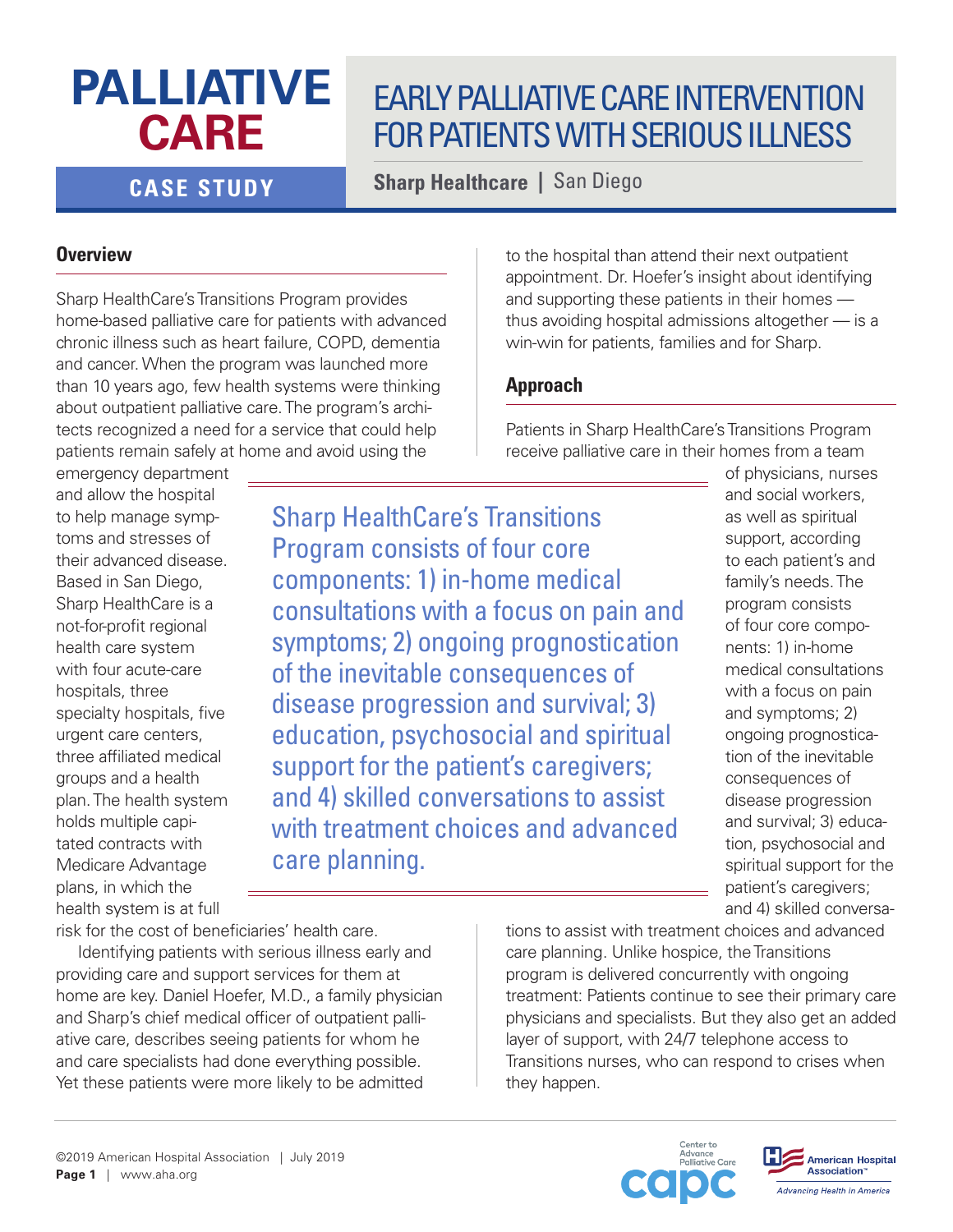**Launch and Expansion.** Dr. Hoefer and his administrative counterpart Suzi Johnson launched the Transitions program with an initial focus on home-based palliative care support for heart failure patients – a group they believed would experience immediate benefits. To secure the support of cardiologists, the program hired a cardiac nurse specialist and a hospitalist for care management, and subsequently gave them palliative training. The launch was so successful that Transitions quickly expanded to serve other groups, including patients with dementia, COPD, cancer, cirrhosis and geriatric frailty. A service for patients with late stage kidney disease is being developed.

Transitions maintained disease-specific staffing groups in the early years of the program, but this became impractical as the program grew. Nurses now are zoned by region. Transitions cares for about 200 patients in the San Diego region and will take on 100 more from Sharp Healthcare's Next Generation ACO. The program currently has four full-time nurses, two full-time social workers, one full-time physician (Dr. Hoefer), and access to health care chaplains; other physicians participate for interdisciplinary support. The program is looking closely at contracting with Medi-Cal managed care plans under a recent law (SB-1004) that mandates palliative care services for Medi-Cal patients based on criteria adapted directly from the Transitions program.

**Identifying and Assessing Patients.** Patients are identified by referrals from primary care providers, specialists, case managers, home health agencies and skilled nursing facilities, using general and disease-specific criteria but no specific triggers. Assessments include measures of functional abilities, laboratory results — both general and disease-specific — and the Transitions version of the "surprise question."

Many palliative care programs ask whether the referring clinician would be surprised if their patient died in the next 12 months; the Transitions program has adapted the question to ask whether the clinician would be surprised if a patient began using the hospital to manage their advanced disease. The objective is to reach patients earlier in their disease process, with the goal of improving quality of life and avoiding unnecessary utilization.

Although Transitions uses a variety of disease-specific and functional criteria to assess whether patients are suitable for the program, for patients in the advanced stages of illness, Dr. Hoefer believes that no data model or tool can supersede the judgment of the physician and the patient's family. Transitions patients do not need to have a Medicare Part A skilled need, do not need to be homebound, and do not need to have a time-limited life expectancy. A patient's primary care provider must agree to the referral to Transitions, and Transitions patients must continue to see their primary care providers and specialists as needed.

**Acute and Maintenance Phases.** The Transitions Program has two distinct phases: 1) an acute phase for new patients or those with changing circumstances, and 2) a maintenance phase. In the acute phase, a registered nurse helps the patient articulate medical goals such as pain management, while a social worker identifies and addresses the family caregivers' needs. During this phase of the program, the patient receives four to six weekly home visits from a registered nurse and one to three weekly visits from a social worker, as well as spiritual care as requested. When the patient's and family's goals have been met, the Transitions program moves into the maintenance phase. In this phase, home visits are less frequent, and case management continues through scheduled telephone calls.

The program is open to all Sharp HealthCare patients, including beneficiaries assigned to Sharp's accountable care organizations and traditional Medicare fee-for-service. The majority of Transitions patients are Medicare Advantage beneficiaries referred by medical groups affiliated with Sharp Healthcare, for which Sharp is fully at risk for hospital costs. Under capitated payment, the clinical and business cases for a proactive palliative care program are aligned. Transitions costs an average of \$642 per beneficiary per month, and patients are enrolled in the program for an average of seven months.

#### **Impact**

From 2007 through 2017, the Transitions Program